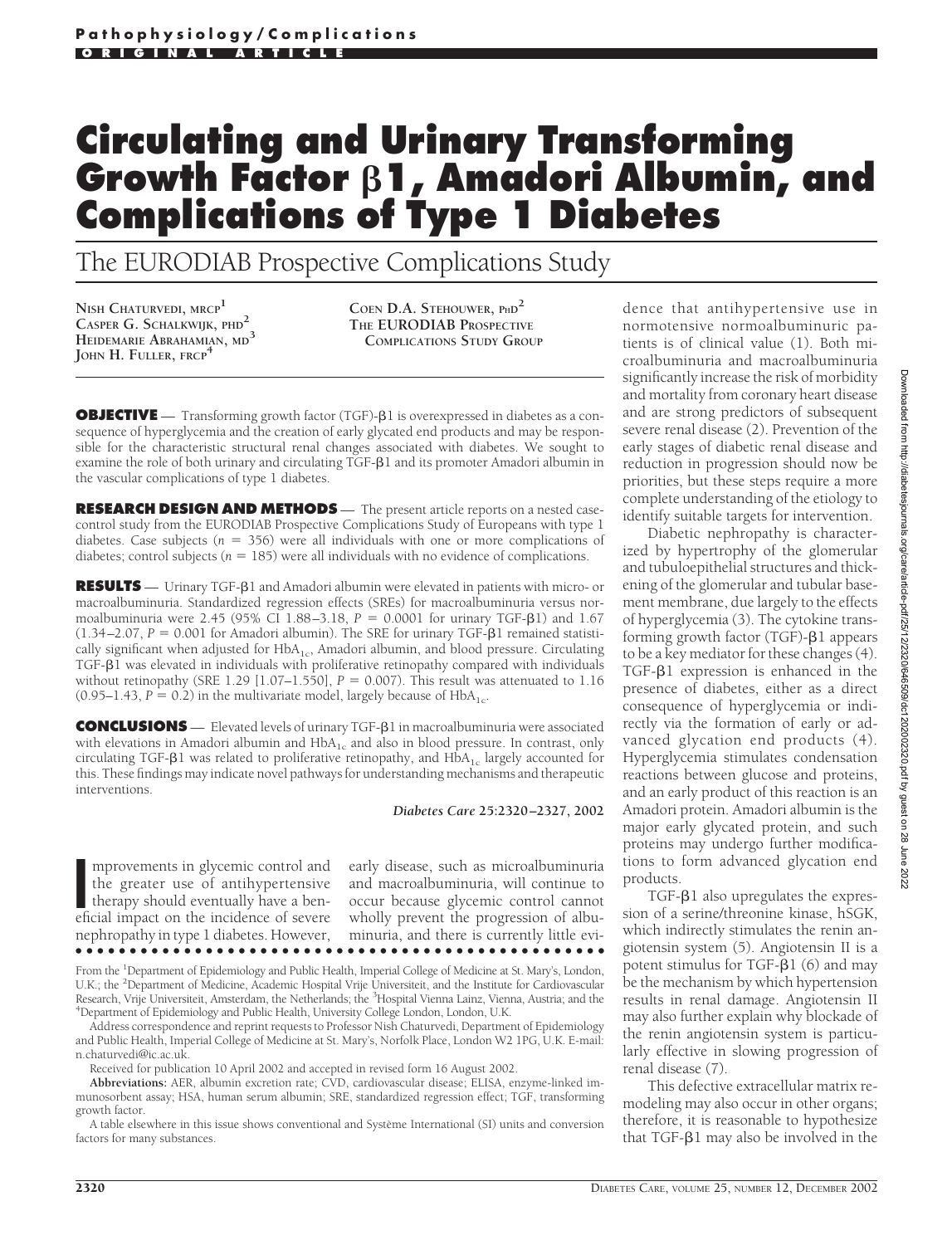other complications of diabetes. One previous study of type 2 diabetes indicated that this was indeed the case, but it is not clear whether these observations were confounded by albuminuria (8). We therefore examined the role of  $TGF- $\beta$ 1$ and its possible inducers glucose and Amadori albumin in the complications of type 1 diabetes.

# **RESEARCH DESIGN AND**

**METHODS** — The EURODIAB Prospective Complications Study is a follow-up of the EURODIAB IDDM Complications Study (9). Baseline investigations (1988–1991) were performed on 3,250 men and women with type 1 diabetes drawn from 31 European centers. Sample selection was stratified by sex, age-group, and duration of diabetes to ensure sufficient representation in all categories. Type 1 diabetes was clinically defined as a diagnosis made before the age of 36 years, with a continuous need for insulin therapy within 1 year of diagnosis.

The follow-up (EURODIAB Prospective Complications Study) was performed on average 7–9 years later. Of the 3,250 patients, 1,880 (57.8%) returned for examination. Of these, full data on cardiovascular disease (CVD), microvascular complications, and neuropathy were available on 1,296 patients. Of those who were not reexamined, 437 had been recruited from centers not taking part in the follow-up, 101 had died, 465 provided morbidity data only, and 367 were untraced or otherwise unavailable.

All complications were again measured to a standard protocol (10). Two 24-h urine collections were performed (only one was performed at baseline) to measure the albumin excretion rate (AER). Aliquots were frozen and sent to London for analysis of urinary albumin with an immunoturbidimetric method using goat anti-human albumin antisera (Sanofi Diagnostics Pasteur, Minneapolis, MN) and human serum albumin (ORHA 20/21 grade human serum albumin [HSA]; Behring Diagnostics, Hoechst, U.K.) standards (11). Retinopathy was assessed from retinal photographs (two fields per eye) according to the EURO-DIAB protocol (12). CVD was defined as a positive medical history, bypass graft surgery, and/or major Q waves on a centrally coded electrocardiogram.

Blood samples were taken, fasting if possible, for measurement of lipids and

glycemic control. At a central laboratory, cholesterol and triglyceride levels were measured by enzymatic colorimetric tests (13), and HDL cholesterol was measured directly (14). Hb $A_{1c}$  was measured by a latex enhanced turbidimetric immunoassay (Roche, Welwyn Garden City, U.K.). The reference range for this assay was  $4.2 - 6.2\%$ .

Total TGF- $\beta$ 1 was measured by an enzyme-linked immunosorbent assay (ELISA) development system (R&D Systems, Oxon, U.K.). To activate the latent  $plasma TGF- $\beta$ 1 to the immunoreactive$ form, 0.1 ml plasma was acid-activated by 0.1 ml 2.5 N acetic acid/10 mol/l urea for 10 min at room temperature and neutralized by 0.1 ml 2.7N NAOH/1 mol/l HEPES. For urine, 1 ml was activated by 0.2 ml 1 N HCl and neutralized by 0.2 ml 1.2 N NAOH/0.5 mol/l HEPES. Intra- and interassay variations were 5.0 and 7.0%, respectively. Urinary  $TGF- $\beta$ 1 was in$ dexed to urinary creatinine excretion. Amadori albumin was determined in a competitive ELISA as recently described (15).

Briefly, each well was coated with 100 l of 0.1 mg/ml glycated HSA as prepared by the incubation of HSA with 0.5 mol/l glucose for 4 weeks. This preparation was also used as standard in the competitive ELISA. Then, 50  $\mu$ l of the antibody conjugated with biotin (1:2,000) and 50  $\mu$ l of standard or a sample to be tested, diluted in PBS including 30 mg/ml HSA, was added to each well and incubated for 2 h. After three washes with PBS-Tween, the wells were incubated with streptavidinperoxidase (CLB, Amsterdam, the Netherlands) for 1 h, followed by substrate development with  $100 \mu l$  tetramethylbenzidine. The reaction was stopped with 100  $\mu$ l 0.5 mol/l H<sub>2</sub>SO<sub>4</sub>. The extinction at 450 nm was measured with a multichannel spectrophotometer (SLT Microplate Reader; Wilten Bioteknika, Etten-Leur, the Netherlands). Plasma levels were expressed as Amadori albumin units, and 1 unit was defined as the antibody-reactive material equivalent to  $1 \mu$ g glycated HSA standard.

## Statistical analysis

We used a nested case-control approach to maximize efficiency. Case subjects who had the greatest complication burden were selected to provide sufficient numbers for subgroup analyses. Control subjects who were completely free of

complications were selected. Thus, case subjects were individuals with CVD or proliferative retinopathy or macroalbuminuria at follow-up and individuals with microalbuminuria and some degree of retinopathy ( $n = 356$ ). Control subjects were individuals who had no evidence of CVD, retinopathy, or neuropathy and were normoalbuminuric at follow-up  $(n = 185)$ . This selection allowed us to compare people with and without single or multiple complications. Case and control subjects were unmatched, so that the impact of key variables, such as age, could still be assessed, and any adjustments were taken care of at the analysis stage. Of these 541 individuals, sufficient sampling material was available for 535 for Amadori albumin, 534 for circulating TGF-  $\beta$ 1, and 532 for urinary TGF- $\beta$ 1. These numbers allow us to detect a difference between groups of at worst one-third of an SD, with 90% power and 5% significance.

Key risk factors in case and control subjects were compared, reporting crude means and SDs or geometric means and 25th and 75th percentiles for skewed variables. Urinary and circulating TGF- $\beta$ 1 were log-transformed before analysis. Pearson correlation coefficients were first calculated for circulating and urinary TGF- $\beta$ 1 and Amadori albumin and other risk factors for complications. Then mean values of circulating and urinary TGF- $\beta$ 1 and Amadori albumin were estimated using ANOVA for each complication. Finally, standardized regression effects (SREs) were compared. These SREs were calculated by multiplying the  $\beta$ coefficient of each variable in a multivariate logistic regression model by its SD. This calculation allowed us to compare the impact of each factor directly with the other in standardized units. All SREs were first adjusted for age; adjustment for diabetes duration alone produced similar findings. There were no significant sex differences in these relationships; therefore, both sexes were combined, and no adjustment was made for sex.

## **RESULTS**

## Differences between case and control subjects

Case subjects were more likely to have an adverse risk factor profile and raised levels of urinary and circulating TGF- $\beta$ 1 and

Downloaded from http://diabetesjournals.org/care/article-pdf/25/12/2320/646509/dc1202002320.pdf by guest on 28 June 2022Downloaded from http://diabetesjournals.org/care/article-pdf/25/12/2320/646509/dc120202020.pdf by guest on 28 June 2022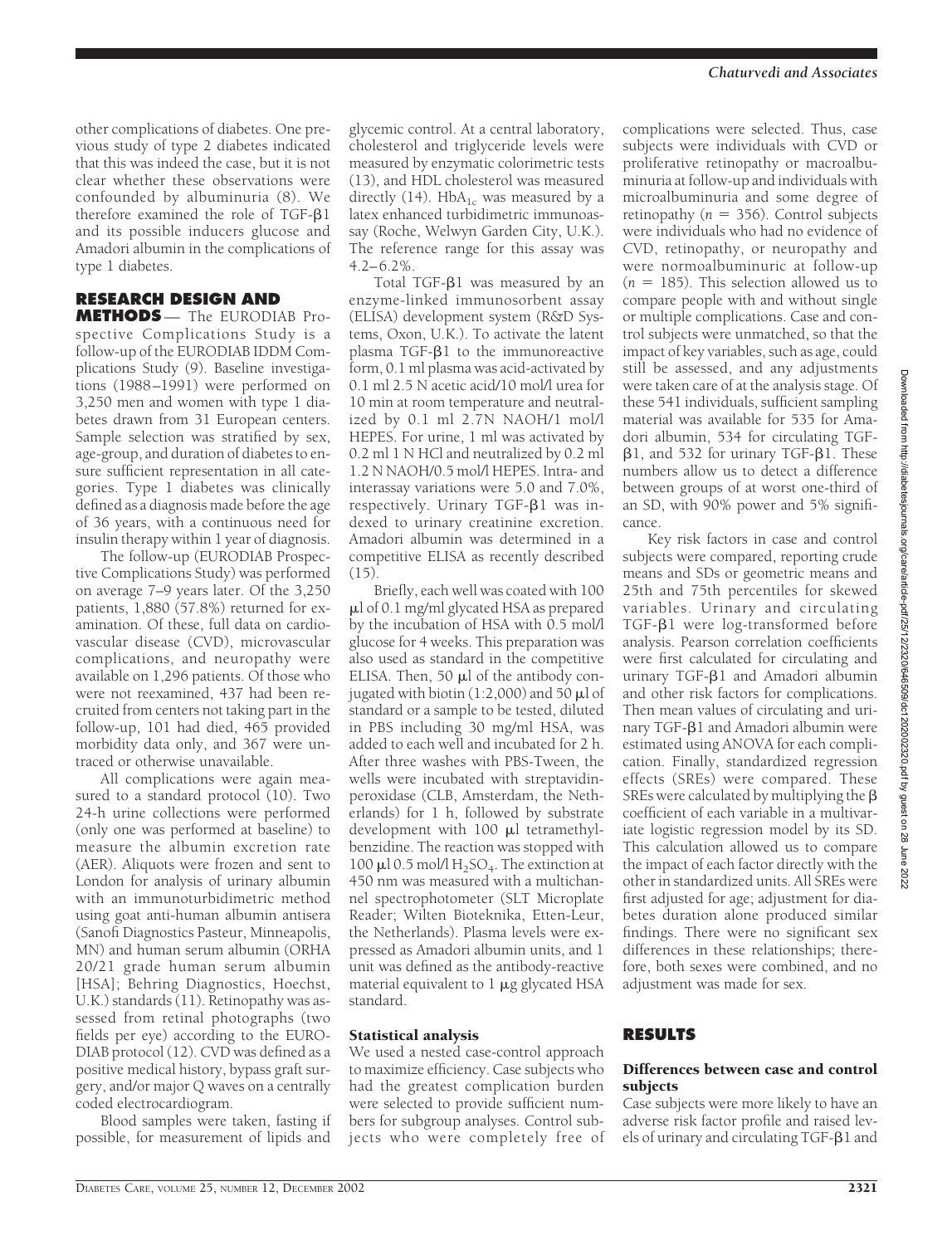### **Table 1—***Patient characteristics*

| Characteristic                            | Case subjects    | Control subjects  |
|-------------------------------------------|------------------|-------------------|
| $\boldsymbol{n}$                          | 356              | 185               |
| Age (years)                               | $41.7 \pm 10.6$  | $36.1 \pm 8.1$    |
| Diabetes duration (years)                 | $25.0 \pm 9.0$   | $15.5 \pm 7.0$    |
| $HbA_{1c}$ (%)                            | $9.0 \pm 1.6$    | $7.7 \pm 1.3$     |
| Systolic blood pressure (mmHg)            | $127 \pm 21.5$   | $115 \pm 13.7$    |
| Diastolic blood pressure (mmHg)           | $75 \pm 11.7$    | $74 \pm 10.9$     |
| $AER$ ( $\mu$ g/min)                      | 65.4(9.21, 372)  | 6.2(4.5, 8.4)     |
| Amadori albumin (units/ml)                | $48.1 \pm 13.7$  | $42.7 \pm 13.1$   |
| Urinary $TGF-\beta1/creatinine (pg/mmol)$ | 3.71(2.34, 5.26) | 2.36(1.55, 3.46)  |
| Circulating $TGF-\beta1 (ng/ml)$          | 6.17(3.71, 9.00) | 5.52 (3.29, 8.08) |
| Cholesterol (mmol/l)                      | $5.5 \pm 1.24$   | $5.0 \pm 1.10$    |
| HDL cholesterol (mmol/l)                  | $1.60 \pm 0.43$  | $1.67 \pm 0.45$   |
| Triglyceride (mmol/l)                     | 1.23(0.85, 1.58) | 0.84(0.66, 1.08)  |
| Waist (cm)                                | $86.0 \pm 11.9$  | $83.0 \pm 10.9$   |
| Height (cm)                               | $168 \pm 9.4$    | $170 \pm 9.6$     |
| Weight (kg)                               | $70.1 \pm 12.5$  | $69.3 \pm 11.9$   |
| Waist-to-hip ratio                        | $0.89 \pm 0.13$  | $0.88 \pm 0.16$   |

Data are means  $\pm$  SD or geometric means (25th and 75th percentiles) for log-transformed data.

Amadori albumin than control subjects (Table 1).

### Correlations with other risk markers of complications

Urinary and circulating  $TGF- $\beta$ 1 was not$ correlated (coefficient  $0.05$ ,  $P = 0.3$ , Table 2). Urinary TGF- $\beta$ 1 was correlated with diabetes duration,  $HbA_{1c}$ , systolic pressure, AER, Amadori albumin, and lipids and was correlated negatively with measures of body size. Circulating TGF- $\beta$ 1 was only correlated with HbA<sub>1c</sub> and Amadori albumin. Amadori albumin, as anticipated, was correlated with  $HbA_{1c}$ , AER, and lipids and was correlated negatively with estimates of body size.

#### TGF- $\beta$ 1, Amadori albumin, and diabetic nephropathy

Mean urinary TGF- $\beta$ 1 and Amadori albumin were elevated in microalbuminuric and macroalbuminuric patients (Table 3). However, circulating  $TGF- $\beta$ 1 was only$ significantly raised in macroalbuminuric patients compared with normoalbuminuric patients.

The strength of the association between  $TGF- $\beta$ 1 and macroalbuminuria was sec$ ond only to systolic blood pressure in the univariate analyses (Table 4, SRE 2.45 vs. 3.18). All univariate associations were attenuated in bivariate models. For example, the SRE for  $TGF- $\beta$ 1 was attenuated$ from 2.45 to 2.02 with the addition of  $HbA_{1c}$ , and the univariate association between  $HbA_{1c}$  and macroalbuminuria was attenuated from 2.27 to 1.91 in the same model. In the multivariate model, the association between  $TGF- $\beta$ 1 and mac$ roalbuminuria was severely attenuated, but by no means abolished, by the inclusion of  $HbA_{1c}$  and Amadori albumin;  $HbA_{1c}$  was the least affected by these inclusions. The impact of systolic blood

pressure was less strong than that of  $HbA_{1c}$  and was almost equivalent to that of Amadori albumin on TGF- $\beta$ 1 in the bivariate models. But in the multivariate model, blood pressure had an almost unchanged impact on macroalbuminuria compared with the univariate data, indicating that the impact of blood pressure on albuminuria is likely to be independent of the consequences of hyperglycemia.

## $TGF- $\beta$ 1, Amadori albumin, and$ diabetic retinopathy

In contrast to the findings on nephropathy, there was a striking difference in circulating  $TGF- $\beta$ 1 and Amadori albumin$ between patients with proliferative retinopathy and no retinopathy, which remained on adjustment for AER (Table 3). The association between urinary  $TGF- $\beta$ 1$ and retinopathy could be accounted for by adjustment for AER. For proliferative retinopathy, the univariate association between circulating TGF- $\beta$ 1 was attenuated by the addition of the other covariates (Table 5). The SRE for Amadori albumin was barely altered with the addition of TGF- $\beta$ 1. However, the association between Amadori albumin and proliferative retinopathy was almost abolished with the addition of  $HbA_{1c}$ . In the multivariate model, associations between  $HbA<sub>1c</sub>$ , and systolic blood pressure and

**Table 2—***Correlation coefficients between urinary and circulating TGF-1 and Amadori albumin and risk factors for microvascular complications*

|                          | $TGF-\betal urine*$  | $TGF-\beta1 circulating$ | Amadori albumin |
|--------------------------|----------------------|--------------------------|-----------------|
| $\boldsymbol{n}$         | 532                  | 534                      | 535             |
| Age                      | 0.07                 | $-0.03$                  | 0.09(0.04)      |
| Diabetes duration        | 0.14(0.002)          | $-0.01$                  | 0.12(0.005)     |
| $HbA_{1c}$               | $0.32 \, (< 0.0001)$ | 0.15(0.0004)             | 0.43(0.0001)    |
| Systolic blood pressure  | 0.13(0.003)          | 0.05                     | 0.09(0.03)      |
| Diastolic blood pressure | 0.02                 | 0.08                     | $-0.02$         |
| <b>AER</b>               | $0.37 \, (< 0.0001)$ | 0.07                     | 0.22(0.0001)    |
| Amadori albumin          | $0.26 \, (< 0.0001)$ | $0.21 \le 0.0001$        |                 |
| $TGF-\betal urine$       |                      | 0.06                     | 0.26(0.0001)    |
| $TGF-\beta1 circulating$ | 0.06                 |                          | 0.21(0.0001)    |
| Cholesterol              | 0.16(0.0003)         | 0.08                     | 0.16(0.0002)    |
| HDL cholesterol          | 0.07                 | 0.04                     | 0.16, (0.0002)  |
| Triglyceride†            | 0.14(0.01)           | $-0.03$                  | 0.13(0.02)      |
| Waist                    | $-0.10(0.02)$        | 0.00                     | $-0.07$         |
| Height                   | $-0.20 \le 0.0001$   | $-0.08$                  | $-0.13(0.003)$  |
| Weight                   | $-0.18 (< 0.0001)$   | $-0.08(0.05)$            | $-0.11(0.01)$   |
| Waist-to-hip ratio       | $-0.09(0.03)$        | 0.05                     | $-0.06$         |

Data in parentheses are *P* values. \*Urinary TGF- $\beta$ 1 indexed to creatinine; †fasting triglyceride only restricted to  $n = 332$  for urinary TGF- $\beta 1$ ,  $n = 334$  for circulating TGF- $\beta 1$ , and  $n = 335$  for Amadori albumin.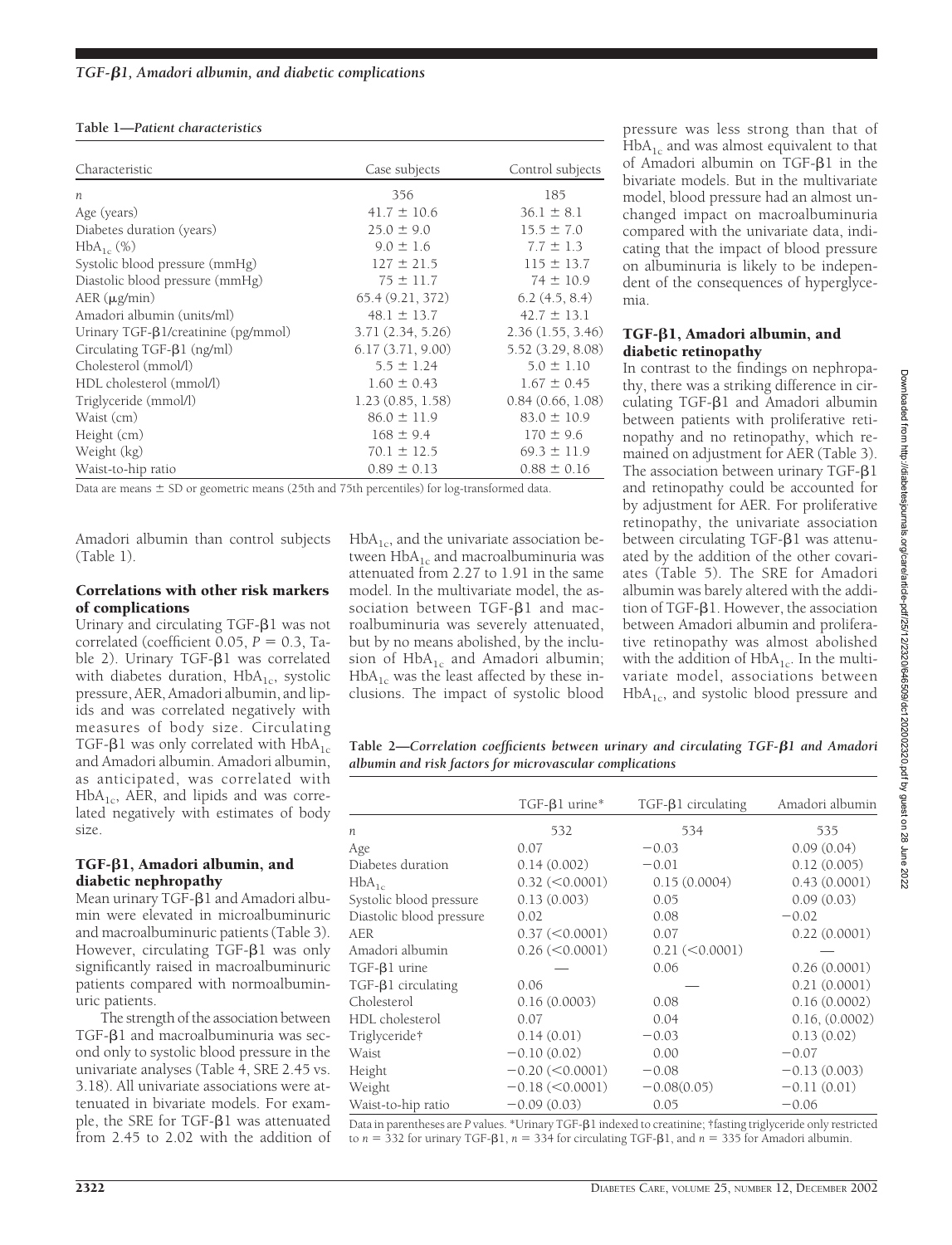|  |  |  | Table 3—Mean age-adjusted values of circulating and urinary TGF- $\beta$ 1 and Amadori albumin by albuminuria and retinopathy |  |
|--|--|--|-------------------------------------------------------------------------------------------------------------------------------|--|
|--|--|--|-------------------------------------------------------------------------------------------------------------------------------|--|

|                                                | п   | Urinary TGF-B1/creatinine<br>(pg/mmol) | Circulating $TGF-\beta1$<br>(ng/ml) | Amadori albumin<br>(units/ml) |
|------------------------------------------------|-----|----------------------------------------|-------------------------------------|-------------------------------|
| Normoalbuminuria                               | 326 | $2.6(2.4-2.8)$                         | $5.6(5.2-6.1)$                      | $43.2(41.8 - 44.6)$           |
| Microalbuminuria                               | 81  | $3.7(3.2 - 4.3)$                       | $6.4(5.5 - 7.5)$                    | $47.8(44.9 - 50.6)$           |
| Macroalbuminuria                               | 126 | $4.6(4.1-5.2)$                         | $6.2(5.5 - 7.0)$                    | $50.3(48.1 - 52.6)$           |
| P for macro- vs. normoalbuminuria              |     | 0.0001                                 | 0.007                               | 0.0001                        |
| P for micro- vs. normoalbuminuria              |     | 0.0001                                 | 0.5                                 | 0.004                         |
| No retinopathy                                 | 235 | $2.5(2.3-2.7)$                         | $5.7(5.2 - 6.2)$                    | $43.5(41.8 - 45.2)$           |
| Background retinopathy                         | 146 | $3.6(3.2-4.1)$                         | $5.4(4.8-6.1)$                      | $45.2(43.0 - 47.3)$           |
| Proliferative retinopathy                      | 154 | $3.8(3.4 - 4.3)$                       | 6.7(6.0–7.4)                        | $49.3(47.2 - 51.4)$           |
| P for trend                                    |     | 0.0001                                 | 0.02                                | 0.0001                        |
| P for proliferative vs. none                   |     | 0.06                                   | 0.02                                | 0.0001                        |
| P for proliferative vs. none, adjusted for AER |     | 0.9                                    | 0.04                                | 0.04                          |

Data are means (95% CI) unless otherwise indicated.

retinopathy, differed little from their univariate associations, but the relationship for circulating  $TGF- $\beta$ 1 and Amadori al$ bumin became statistically nonsignificant.

# TGF- $\beta$ 1, Amadori albumin, and **CVD**

There was no association between Amadori albumin and either urinary or circulating  $TGF- $\beta$ 1 and CVD (data not$ shown).

# $TGF- $\beta$ 1 levels and ACE inhibitor use$

Circulating  $TGF- $\beta$ 1 was higher in indi$ viduals on ACE inhibitors than in individuals not on any antihypertensive therapy  $(3.67 \text{ vs. } 2.92 \text{ ng/ml}, P = 0.001)$ . A nonsignificant difference was observed for urinary TGF- $\beta$ 1 (5.99 vs. 5.88 pg/mmol,  $P = 0.9$ ). These associations may be confounded by nephropathy status. Strikingly, elevated levels of circulating TGF- $\beta$ 1 were observed in individuals on ACE inhibitors in the normoalbuminuric and microalbuminuric range (5.87 vs. 5.58 and 7.46 vs. 6.05 ng/ml, respectively), whereas levels were lower in individuals on ACE inhibitors who had macroalbuminuria (5.58 vs. 7.03 ng/ml, respectively;  $P = 0.04$  for interaction). Similar differences were observed for urinary TGF- $\beta$ 1. Mean systolic blood pressure was 13 mmHg higher in normoalbuminuric patients on ACE inhibitors than in individuals not on treatment; this difference was 8 mmHg in microalbuminuric patients and 5 mmHg in macroalbuminuric patients. Adjustment for these blood pressure differences largely attenuated differences in both circulating and urinary TGF- $\beta$ 1 in normoalbuminuric and microalbuminuric patients but not in macroalbuminuric patients.

**CONCLUSIONS** — We show that both urinary TGF- $\beta$ 1 and Amadori albumin are elevated in microalbuminuric and macroalbuminuric patients with type 1 diabetes. Separately, Amadori albumin and  $HbA_{1c}$  accounted for a similar proportion of the association between  $TGF- $\beta$ 1 and albuminuria, but their joint$ impact attenuated this association still further. This result indicates that  $HbA_{1c}$ effects TGF- $\beta$ 1 via mechanisms in addition to its impact on Amadori albumin and on albuminuria via means that are not exclusive to TGF- $\beta$ 1. This is not unexpected because it is likely that several other mechanisms account for the impact of hyperglycemia on diabetic renal disease.

# **Table 4—***(SREs) for macroalbuminuria versus normoalbuminuria by key risk factors*

|                                                | <b>SRE</b> | 95% CI        | $\overline{P}$ |
|------------------------------------------------|------------|---------------|----------------|
| Univariate                                     |            |               |                |
| $HbA_{1c}$                                     | 2.27       | $1.79 - 2.88$ | 0.0001         |
| Systolic blood pressure                        | 3.18       | $2.37 - 4.27$ | 0.0001         |
| $TGF-\betal urine$                             | 2.45       | 1.88-3.18     | 0.0001         |
| Amadori albumin                                | 1.67       | $1.34 - 2.07$ | 0.0001         |
| Bivariate                                      |            |               |                |
| Systolic blood pressure and $TGF-\beta1 urine$ |            |               |                |
| Systolic blood pressure                        | 3.18       | $2.32 - 4.37$ | 0.0001         |
| $TGF-\betal urine$                             | 2.31       | $1.76 - 3.04$ | 0.0001         |
| $HbA_{1c}$ and TGF- $\beta$ 1 urine            |            |               |                |
| $HbA_{1c}$                                     | 1.91       | $1.49 - 2.45$ | 0.0001         |
| $TGF-\beta1 urine$                             | 2.02       | $1.54 - 2.65$ | 0.0001         |
| Amadori albumin and TGF-B1 urine               |            |               |                |
| Amadori albumin                                | 1.42       | $1.13 - 1.80$ | 0.003          |
| $TGF-\betal urine$                             | 2.26       | $1.73 - 2.94$ | 0.0001         |
| $HbA_{1c}$ and Amadori albumin                 |            |               |                |
| $HbA_{1c}$                                     | 2.10       | $1.59 - 2.64$ | 0.0001         |
| Amadori albumin                                | 1.21       | $0.94 - 1.54$ | 0.1            |
| Multivariate, all variables in model           |            |               |                |
| Systolic blood pressure                        | 3.24       | $2.32 - 4.52$ | 0.0001         |
| $TGF-\betal urine$                             | 1.86       | $1.40 - 2.48$ | 0.0001         |
| Amadori albumin                                | 1.15       | $0.87 - 1.54$ | 0.3            |
| $HbA_{1c}$                                     | 1.87       | 1.38-2.53     | 0.0001         |
| All SREs have been adjusted for age            |            |               |                |

All SREs have been adjusted for age.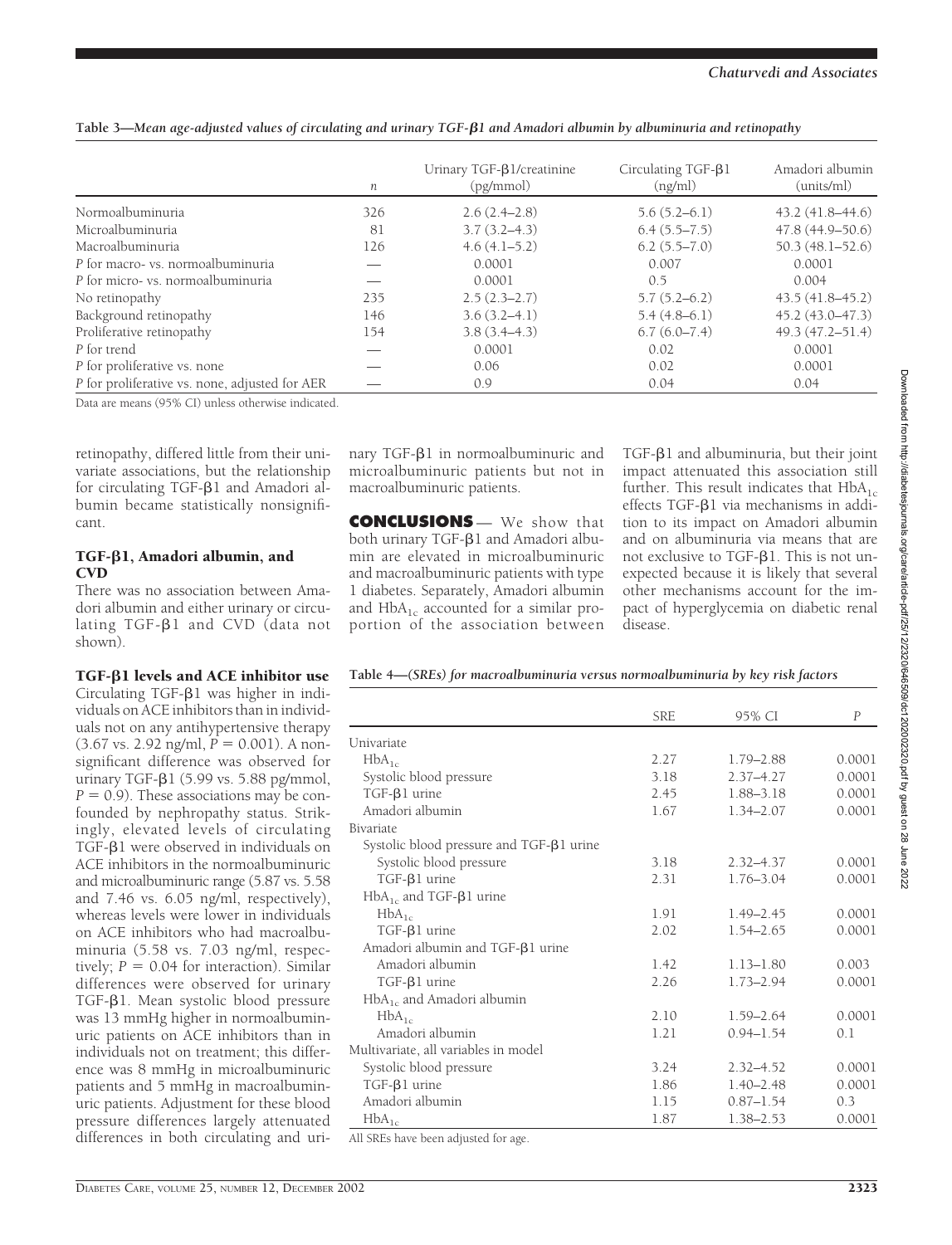**Table 5—***Univariate and multivariate associations between risk factors and proliferative retinopathy (SREs)*

|                                                     | <b>SRE</b> | 95% CI        | P      |
|-----------------------------------------------------|------------|---------------|--------|
| Univariate                                          |            |               |        |
| Amadori albumin                                     | 1.45       | $1.20 - 1.75$ | 0.0001 |
| Circulating TGF-B1                                  | 1.29       | $1.07 - 1.55$ | 0.007  |
| Systolic blood pressure                             | 1.69       | $1.37 - 2.10$ | 0.0001 |
| $HbA_{1c}$                                          | 2.07       | 1.68-2.56     | 0.0001 |
| Bivariate                                           |            |               |        |
| $HbA_{1c}$ and Amadori albumin                      |            |               |        |
| $HbA_{1c}$                                          | 1.98       | $1.57 - 2.49$ | 0.0001 |
| Amadori albumin                                     | 1.11       | $0.89 - 1.38$ | 0.4    |
| Amadori albumin and circulating TGF-β1              |            |               |        |
| Amadori albumin                                     | 1.40       | $1.15 - 1.70$ | 0.004  |
| Circulating TGF- $\beta$ 1                          | 1.21       | $1.00 - 1.47$ | 0.05   |
| Circulating TGF- $\beta$ 1 and HbA <sub>1c</sub>    |            |               |        |
| Circulating TGF-B1                                  | 1.20       | $0.98 - 1.46$ | 0.08   |
| $HbA_{1c}$                                          | 2.01       | $1.63 - 2.49$ | 0.0001 |
| Circulating TGF- $\beta$ 1 and systolic blood       |            |               |        |
| pressure                                            |            |               |        |
| Circulating TGF- $\beta$ 1                          | 1.26       | $1.04 - 1.53$ | 0.02   |
| Systolic blood pressure                             | 1.67       | $1.35 - 2.07$ | 0.0001 |
| Multivariate                                        |            |               |        |
| Circulating TGF-β1, HbA <sub>1c</sub> , and Amadori |            |               |        |
| albumin                                             |            |               |        |
| Circulating $TGF-\beta1$                            | 1.19       | $0.97 - 1.45$ | 0.1    |
| $HbA_{1c}$                                          | 1.95       | $1.55 - 2.46$ | 0.0001 |
| Amadori albumin                                     | 1.08       | $0.87 - 1.35$ | 0.3    |
| Circulating TGF-β1, HbA <sub>1c</sub> , Amadori     |            |               |        |
| albumin, and systolic blood pressure                |            |               |        |
| Circulating TGF-B1                                  | 1.16       | $0.95 - 1.43$ | 0.2    |
| $HbA_{1c}$                                          | 1.95       | $1.54 - 2.48$ | 0.0001 |
| Amadori albumin                                     | 1.07       | $0.85 - 1.34$ | 0.6    |
| Systolic blood pressure                             | 1.66       | $1.32 - 2.08$ | 0.0001 |

All SREs have been adjusted for age.

Cell culture studies show that a high glucose medium can enhance autocrine production and activation of  $TGF- $\beta$ 1,$ and  $TGF- $\beta$ 1$  in turn can enhance glucose uptake through fibroblasts (16), indicating an amplification of the effect of hyperglycemia. In human studies of type 2 diabetes, both urinary and circulating TGF- $\beta$ 1 have been found to be raised in individuals with proteinuria but not in individuals with microalbuminuria compared with control subjects (17). However, these previous studies were relatively small and may not have been powered to detect a difference for earlier stages of disease. Further, these studies have not generally accounted for the confounding effects of other risk factors and complications. Few data exist for type 1 diabetes and have so far not indicated elevations of urinary  $TGF- $\beta$ 1 with albu$ minuria as we do here (18).

We also show that the association between Amadori albumin and macroalbuminuria could largely be explained by glycemic control because the univariate SRE was attenuated from 1.67 to 1.21 in the bivariate model with  $HbA_{1c}$ , with little attenuation to 1.15 in the multivariate model, indicating that much of the mechanisms of HbA<sub>1c</sub> and Amadori albumin on diabetic nephropathy are shared and that at least part of that effect is mediated via TGF- $\beta$ 1. There is now good mechanistic evidence demonstrating the role of Amadori albumin in the etiology of diabetic nephropathy. Mesangial cells can recognize and bind Amadori albumin in a dose-response fashion, and animal studies show that infusion of Amadori albumin produces renal glomerular changes that are similar to those observed in diabetes (19,20). That this nephropathic effect is mediated via  $TGF- $\beta$ 1$  is shown by

cell culture studies, in which incubation with glycated albumin resulted in overexpression of  $TGF- $\beta$ 1 mRNA levels (21).$ Administration of anti-glycated albumin antibody in animal models reduces plasma levels of glycated albumin, reduces AER, and reverses glomerular pathology (22). Human studies have been conflicting, perhaps in part because of small numbers and confounding by other risk factors, but one of the largest previous studies clearly indicated that Amadori albumin levels were elevated in individuals with nephropathy compared with individuals without nephropathy (15,23– 25).

Interestingly, the inclusion of both Amadori albumin and  $HbA_{1c}$  in our models could only account for around onequarter of the association between  $TGF- $\beta$ 1 and albuminuria, indicating that$ other mechanisms shape the association between TGF-B1 and albuminuria. A clear candidate is hypertension, which alone was the strongest correlate of macroalbuminuria. Certainly the inclusion of blood pressure with  $TGF- $\beta$ 1 had the$ same attenuating effect on the risk estimate of TGF- $\beta$ 1 as Amadori albumin did, suggesting that raised blood pressure, an important risk factor for albuminuria, was in part working through  $TGF- $\beta$ 1 to me$ diate its effects; however, clearly from the multivariate analyses, this was not the sole, or even the most important, mechanism. This finding can be accounted for by the observation of a stimulatory effect of TGF- $\beta$ 1 on the renin angiotensin system (6) and the beneficial effect of angiotensin II receptor blockers on  $TGF- $\beta$ 1$ levels and renal pathology (26). Other mechanisms not studied here include activation of protein kinase C, other growth factors such as vascular endothelial growth factor and insulin-like growth factor, oxidative stress, and intraglomerular hemodynamic factors (27–29).

Interestingly, urinary TGF- $\beta$ 1 was only lower in macroalbuminuric patients on ACE inhibitors compared with individuals on no treatment. In the normoalbuminuric and microalbuminuric categories, there appeared to be little difference or even a tendency to higher levels in individuals on ACE inhibitors. This was in part accounted for by the greater blood pressure differentials at lower albuminuric levels between individuals on treatment and those not on treatment. A separate explanation is that ACE inhibi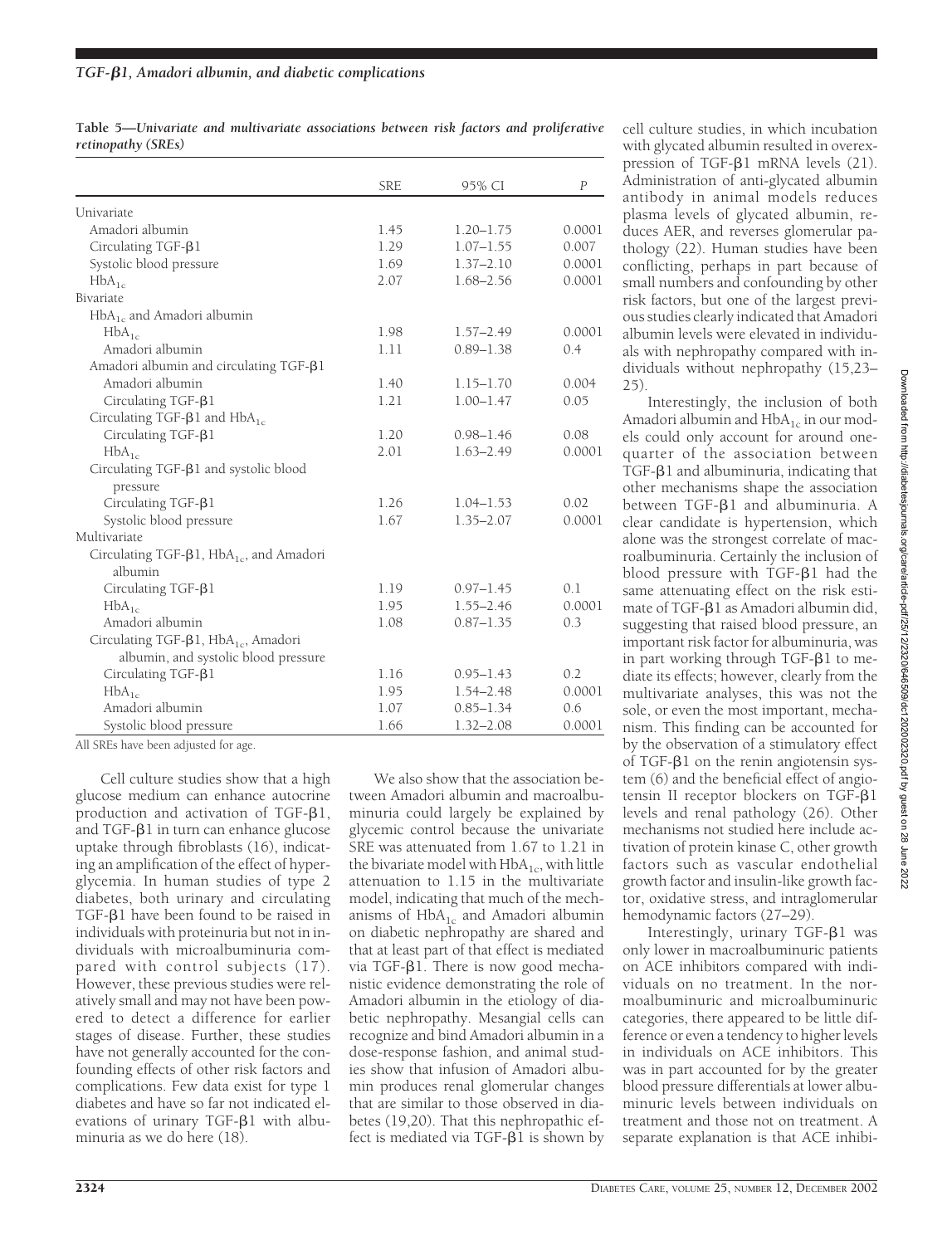tion suppresses  $TGF- $\beta$ 1 receptor expres$ sion, which could reduce  $TGF- $\beta$ 1$ signaling and thus  $TGF- $\beta$ 1–mediated ef$ fects (30).

In contrast, circulating TGF-81 was only elevated in the presence of macroalbuminuria, and not microalbuminuria, compared with normoalbuminuria, indicating that it may be less sensitive to renal changes. However, clear differences were observed between proliferative retinopathy and no retinopathy in circulating  $TGF- $\beta$ 1, which unlike differences ob$ served for urinary TGF-B1, could not be accounted for by confounding with AER. The impact of  $TGF- $\beta$ 1 on proliferative$ retinopathy remained largely unexplained by elevated blood pressure but could be largely accounted for by  $HbA_{1c}$ . Others (8) have indicated that circulating  $TGF- $\beta$ 1 is elevated in nonproliferative$ retinopathy in type 2 diabetes. By inhibiting replacement of damaged cells,  $TGF- $\beta$ 1 may contribute to capillary and$ pericyte loss in diabetic retinopathy (31). In contrast though, whereas total vitreous TGF- $\beta$ 1 did not differ between individuals with proliferative retinopathy compared with control subjects, latent  $TGF- $\beta$ 1 was substantially decreased in$ the former group, indicating that  $TGF- $\beta$ 1$ may also have an anti-mitogenic effect (32).

Animal studies show that overexpression of TGF- $\beta$ 1 occurs within as little as 3 days of streptozotocin-induced diabetes and that this can be inhibited by insulin (33). The identification of such early markers of renal damage may have important implications for the treatment of early diabetic renal disease and for monitoring the success of therapy. Our findings also indicate that  $TGF- $\beta$ 1$  is an early marker of renal damage in type 1 diabetes. As may be expected from the current understanding of the metabolism of  $TGF- $\beta$ 1, block$ ade of the renin angiotensin system and, separately, inhibitors of glycation end products reduce the overexpression of renal TGF- $\beta$ 1 and have a beneficial effect on renal pathology in animal models (34). More unexpected is the finding that (again, in animal models only) lipidlowering agents, specifically 3-hydroxy-3-methylglutaryl coenzyme A reductase inhibitors, also reduce the expression of  $TGF- $\beta$ 1 and reduce albuminuria levels,$ although this appears not be associated with a reduction in lipid levels (35).

There are certain limitations to this

analysis. This is a cross-sectional study, and we can therefore only imply associations rather than causal relationships. However, our results are supported by in vitro and animal studies demonstrating the mechanisms of the associations between glucose, Amadori albumin, TGF- 1, and diabetic complications. Further follow-up data on these and other patient groups would, of course, be invaluable in testing whether our findings are due to causal relationships. Unlike previous studies, a key strength here is the ability to account for confounding by other risk factors and complications, and the large sample size provides sufficient power for these analyses. There are concerns also about the use of plasma to measure circulating TGF- $\beta$ 1. TGF- $\beta$ 1 represents the major isoform of the TGF- $\beta$ 1 superfamily in blood. It is present in platelet granules and is released on platelet activation. However, the degree of sample contamination by platelet release of TGF- $\beta$ 1 in plasma samples appears to be relatively small (36), and because the protocol for sample collection and handling was identical across sites, any bias is likely to be nondifferential.

In conclusion, we demonstrate that urinary  $TGF- $\beta$ 1$  is closely correlated with the degree of albuminuria in type 1 diabetes and confirm that this effect is largely accounted for by hyperglycemia, Amadori albumin, and blood pressure. Circulating  $TGF- $\beta$ 1, on the other hand, is more$ closely correlated with retinopathy, and its effect does not appear to be so closely associated with Amadori albumin. These findings underline new possibilities for both the monitoring and treatment of microvascular complications of type 1 diabetes and deserve further exploration.

**Acknowledgments**— The EURODIAB Prospective Complications Study was supported by grants from the Wellcome Trust, the European Community, and Diabetes U.K.

We would like to thank all the investigators and patients who kindly participated in the study.

## **APPENDIX**

#### Centers and staff involved in the study

B. Karamanos, A. Kofinis, K. Petrou, Hippokration Hospital, Athens, Greece; R. Giorgino, F. Giorgino, G. Picca, A. Anga-

rano, G. De Pergola, Istituto di Clinica Medica, Endocrinologia e Malattie Metaboliche, Univesita di Bari, Bari, Italy; C. Ionescu-Tirgoviste, A. Coszma, Clinic of Diabetes, Nutrition, and Metabolic Diseases, Bucharest, Romania; M. Songini, A. Casu, M. Pedron, M. Fossarello, Department of Internal Medicine, \*Ospedale San Michele, Cagliari, Italy; J.B. Ferriss, G. Grealy, D.O. Keefe, A. White, P.E. Cleary, Cork University Hospital, Cork, Ireland; M. Toeller, C. Arden, Diabetes Research Institute, Heinrich-Heine University, Dusseldorf, Germany; R. Rottiers, C. Tuyttens, H. Priem, University Hospital of Gent, Gent, Belgium; P. Ebeling, M. Kylliäinen, T. Kyostio-Renvall, University Hospital of Helsinki, Helsinki, Finland; B. Idzior-Walus, J. Sieradzki, K. Cyganek, Department of Metabolic Diseases, Jagiellonian University, Krakow, Poland; H.H.P.J. Lemkes, C. Roest, University Hospital of Leiden, Leiden, the Netherlands; J. Nunes-Correa, M.C. Rogado, L. Gardete-Correia, M.C. Cardoso, Portuguese Diabetic Association, Lisbon, Portugal; G. Michel, R. Wirion, S. Cardillo, Center Hospitalier, Luxembourg, Luxembourg; G. Pozza, R. Mangili, V. Asnaghi, R. Lattanzio, G. Galardi, Ospedale San Raffaele, Milan, Italy; E. Standl, B. Schaffler, H. Brand, A. Harms, City Hospital Schwabing, Munich, Germany; D. Ben Soussan, O. Verier-Mine, Center Hospitalier de Valenciennes, Valenciennes, France; J.H. Fuller, J. Holloway, L. Asbury, D.J. Betteridge, University College London, London, U.K.; G. Cathelineau, A. Bouallouche, B. Villatte Cathelineau, Hospital Saint-Louis, Paris, France; F. Santeusanio, G. Rosi, V.D. Alessandro, C. Cagini, Instituto di Patologia Medica, Policlinico, Perugia, Italy; R. Navalesi, G. Penno, S. Bandinelli, R. Miccoli, Dipartimento di Endocrinologia e Metabolismo, Pisa, Italy; G. Ghirlanda, C. Saponara, P. Cotroneo, A. Manto, A. Minnella, Universita Cattolica del Sacro Cuore, Rome, Italy; J.D. Ward, S. Tesfaye, S. Eaton, C. Mody, Royal Hallamshire Hospital, Sheffield, U.K.; M. Porta, P. Cavallo Perin, M. Borra, S. Giunti, Clinica Medica B, Patologia Medica, Ospedale Molinette, and Ospedale "Agnelli," Turin, Italy; N. Papazoglou, G. Manes, General Hospital of Thessaloniki, Thessaloniki, Greece; M. Muggeo, M. Iagulli, Cattedra di Malatties del Metabolismo, Verona, Italy; K. Irsi-

*Chaturvedi and Associates*

gler, H. Abrahamian, Hospital Vienna Lainz, Vienna, Austria; S. Walford, E.V.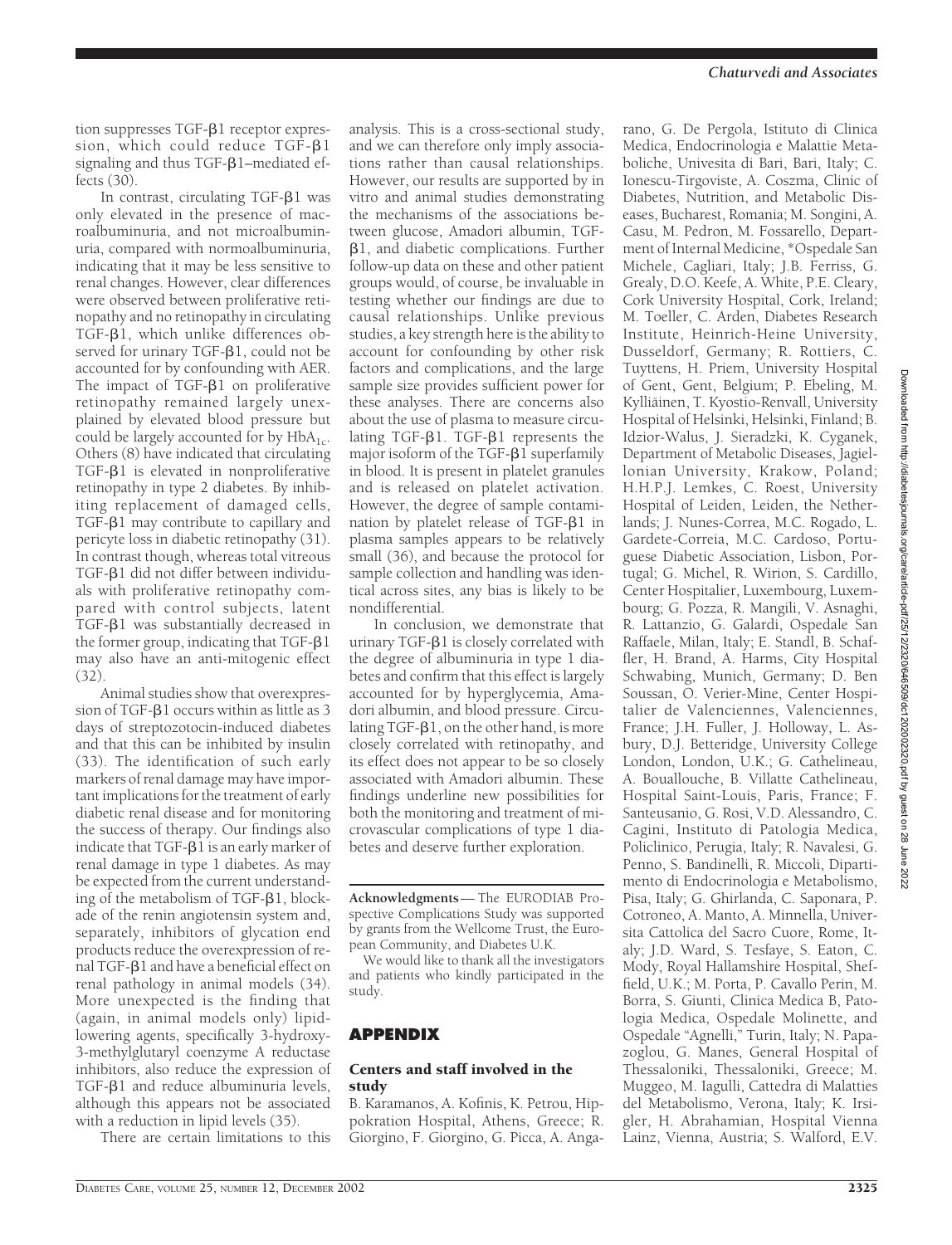Wardle, J. Sinclair, S. Hughes, New Cross Hospital, Wolverhampton, U.K.; and G. Roglic, Z. Metelko, Z. Resman, Vuk Vrhovac Institute for Diabetes, Zagreb, Croatia.

## Steering committee members

J.H. Fuller (London), B. Karamanos, Chairman (Athens), A.-K. Sjolie (Aarhus), N. Chaturvedi (London), M. Toeller (Dusseldorf), G. Pozza (co-chairman; Milan), B. Ferriss (Cork), M. Porta (Turin), R. Rottiers (Gent), and G, Michel (Luxembourg).

## Coordinating center

J.H. Fuller, N. Chaturvedi, J. Holloway, D. Webb, E. Asbury, University College London, London, U.K.

## Central laboratory

G.-C. Viberti, R. Swaminathan, P. Lumb, A. Collins, S. Sankaralingham, Guy's and St Thomas' Hospital, London, U.K.

## Retinopathy grading center

S. Aldington, T. Mortemore, H. Lipinski, Imperial College, London, U.K.

## **References**

- 1. The EUCLID Study Group: Randomised placebo-controlled trial of lisinopril in normotensive patients with insulin-dependent diabetes and normoalbuminuria or microalbuminuria. *Lancet* 349:1787– 1792, 1997
- 2. Rumble JR, Cooper ME, Soulis T, Cox A, Wu L, Youssef S, Jasik M, Jerums G, Gilbert RE: Vascular hypertrophy in experimental diabetes: a role in advanced glycation end products. *J Clin Invest* 99: 1016–1027, 1997
- 3. Ziyadeh FN: The extracellular matrix in diabetic nephropathy. *Am J Kidney Dis* 22: 736–744, 1993
- 4. Rocco MV, Chen Y, Goldfarb S, Ziyadeh FN: Elevated glucose stimulates TGF-beta gene expression and bioactivity in proximal tubule. *Kidney Int* 41:107–114, 1992
- 5. Lang F, Klingel K, Wagner CA, Stegen C, Warntges S, Friedrich B, Lanzendorfer M, Melzig J, Moschen I, Steuer S, Waldegger S, Sauter M, Paulmichl M, Gerke V, Risler T, Gamba G, Capasso G, Kandolf R, Hebert SC, Massry SG, Broer S: Deranged transcriptional regulation of cell-volumesensitive kinase hSGK in diabetic nephropathy. *Proc Natl Acad SciUSA* 97: 7667–7669, 2000
- 6. Sun Y, Zhang JQ, Ramires FJ: Local angiotensin II and transforming growth factorbeta1 in renal fibrosis of rats. *Hypertension*

35:1078–1084, 2000

- 7. The ACE Inhibitors in Diabetic Nephropathy Trialist Group: Should all patients with type 1 diabetes mellitus and microalbuminuria receive angiotensin-converting enzyme inhibitors? A meta-analysis of individual patient data. *Ann Intern Med* 134:370–379, 2001
- 8. Pfeiffer A, Middleberg-Bisping K, Drewes C, Schatz H: Elevated plasma levels of transforming growth factor-beta 1 in NIDDM. *Diabetes Care* 19:1113–1117, 1996
- 9. The EURODIAB IDDM Complications Study Group: Microvascular and acute complications in insulin dependent diabetes mellitus: the EURODIAB IDDM Complications Study. *Diabetologia* 37: 278–285, 1994
- 10. Chaturvedi N, Bandinelli S, Mangili R, Penno G, Rottiers RE, Fuller JH, on behalf of the EURODIAB PCS Group: Microalbuminuria in type 1 diabetes: rates, risk factors and glycaemic threshold: the EU-RODIAB PCS. *Kidney Int* 60:219–227, 2001
- 11. Kearney EM, Mount JN, Watts GF, Slavin BM, Kind PRN: Simple immunoturbidometric method for determining urinary albumin at low concentrations using centrifugal analyser. *J Clin Path* 40:465–468, 1987
- 12. Aldington SJ, Kohner EM, Meuer S, Klein R, Sjolie A-K, the EURODIAB IDDM Complications Study Group: Methodology for retinal photography and assessment of diabetic retinopathy: the EURODIAB IDDM Complications Study. *Diabetologia* 38:437–444, 1995
- 13. Fossati P, Prencipe L: Serum triglycerides determined colorimetrically with an enzyme that produces hydrogen peroxide. *Clin Chem* 28:2077–2080, 1982
- 14. Sugiuchi H, Uji Y, Okabe H, Irie T, Uekama K, Kayahara N, Miyauchi K: Direct measurement of high-density lipoprotein cholesterol in serum with polyethylene glycol-modified enzymes and sulfated alpha-cyclodextrin. *Clin Chem* 41:717–723, 1995
- 15. Schalkwijk CG, Ligtvoet N, Twaalfhoven H, Jager A, Blaauwgeers HG, Schlingemann RO: Amadori-albumin in type 1 diabetic patients: correlation with markers of endothelial function, association with diabetic nephropathy and localisation in retinal capillaries. *Diabetes* 48:2446–2453, 1999
- 16. Kitagawa T, Masumi A, Akamatsu Y: Transforming growth factor-beta 1 stimulates glucose uptake and the expression of glucose transporter mRNA in quiescent Swiss mouse 3T3 cells. *J Biol Chem* 266: 18066–18071, 1991
- 17. Hellmich B, Schellner M, Schatz H, Pfeiffer A: Activation of transforming

growth factor-beta1 in diabetic kidney disease. *Metabolism* 49:353–359, 2000

- 18. Fagerudd JA, Groop PH, Honkanen E, Teppo AM, Gronhagen Riska C: Urinary excretion of TGF-beta 1, PDGF-BB and fibronectin in insulin-dependent diabetes mellitus patients. *Kidney Int Suppl* 63: S195–S197, 1997
- 19. Wu VY, Cohen MP: Evidence for a ligand receptor system mediating the biologic effects of glycated albumin by isolated microvessels: possible role in pathogenesis of diabetic microangiopathy. *Biochem Biophys Res Commun* 207:521–528, 1995
- 20. McVerry BA, Fisher C, Hopp A, Huehns ER: Production of pseudodiabetic renal glomerular changes in mice after repeated injections of glycosylated proteins. *Lancet* 1:738–740, 1980
- 21. Ziyadeh FN, Han DC, Cohen JA, Guo J, Cohen MP: Glycated albumin stimulates fibronectin gene expression in glomerular mesangial cells: involvement of the transforming growth factor-B system. *Kindey Int* 53:631–638, 1998
- 22. Cohen MP, Sharma K, Jin Y, Hud E, Wu VY, Tomaszewski J, Ziyadeh FN: Prevention of diabetic nephropathy in db/db mice with glycated albumin antagonists: a novel treatment strategy. *J Clin Invest* 95: 2338–2345, 1995
- 23. Cavallo-Perin P, Chiambretti A, Calefato V, Tomalino M, Cecchini G, Gruden G, Pagano G: Urinary excretion of glycated albumin in insulin-dependent diabetic patients with micro- and macroalbuminuria. *Clin Nephrol* 38:9–13, 1992
- 24. Gragnoli G, Signorini AM, Tanganelli I: Non-enzymatic glycosylation of urinary proteins in type 1 (insulin-dependent) diabetes: correlation with metabolic control and the degree of proteinuria.*Diabetologia* 26:411–414, 1984
- 25. Sakai H, Jinde K, Suzuki D, Yagame M, Nomoto Y: Localization of glycated proteins in the glomeruli of patients with diabetic nephropathy.*Nephrol Dial Transplant* 11 (Suppl. 5):66–71, 1996
- 26. Kelly DJ, Skinner SL, Gilbert RE, Cox AJ, Cooper ME, Wilkinson-Berka JL: Effects of endothelin or angiotensin II receptor blockade on diabetes in transgenic (mRen-2)27 rat. *Kidney Int* 57:1882–1894, 2000
- 27. Derubertis FR, Craven PA: Activation of protein kinase C in glomerular cells in diabetes: mechanisms and potential links to the pathogenesis of diabetic glomerulopathy. *Diabetes* 43:1–8, 1994
- 28. Cortes P, Riser BL, Zhao X, Narins RG: Glomerular volume expansion and mesangial cell mechanical strain: mediators of glomerular pressure injury. *Kidney Int Suppl* 45:S11–S16, 1994
- 29. Flyvbjerg A, Marshall SM, Frystyk J, Hansen KW, Harris AG, Orskov H: Octreotide